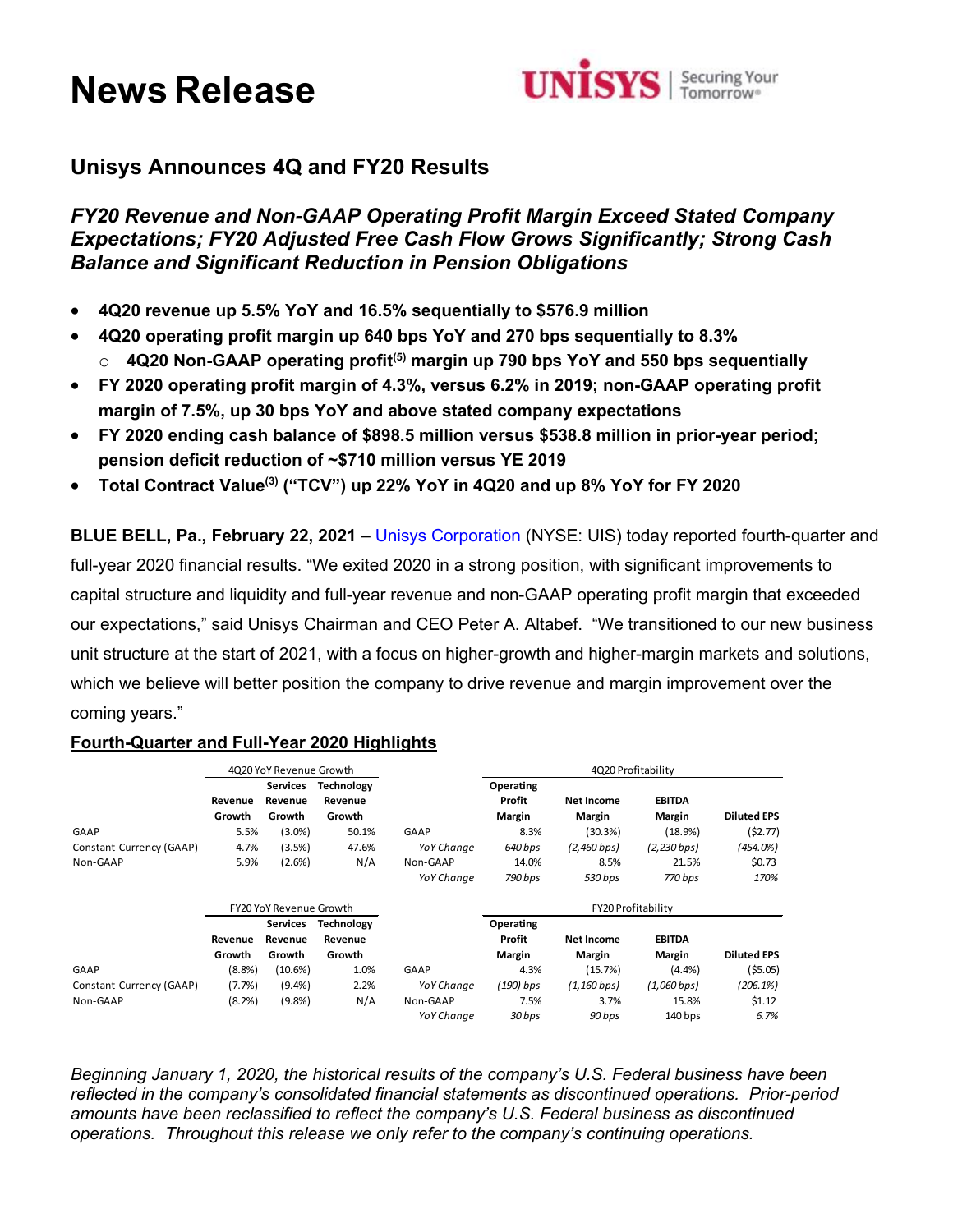## **Summary of Fourth-Quarter 2020 Business Results**

#### **Company:**

Fourth-quarter revenue was up 5.5% year over year  $(4.7\%$  on a constant-currency<sup>(1)</sup> basis) to \$576.9 million, versus \$546.8 million in the prior-year period, and was up 16.5% sequentially. Non-GAAP adjusted revenue<sup>(4)</sup> was up 5.9% year over year to \$576.9 million, relative to \$544.6 million in the prior-year period, and was up 16.5% sequentially. These results reflect ongoing improvement and stabilization in COVIDdisrupted portions of the business such as Field Services, BPO and Travel & Transportation, along with stronger ClearPath Forward® renewal volumes than expected. Fourth-quarter TCV was up 22% year over year.

Fourth-quarter operating profit was up over 300% year over year to \$47.7 million, versus \$10.3 million in the prior-year period, and was up 72.2% sequentially. Operating profit margin was up 640 bps year over year to 8.3% and was up 270 bps sequentially. Total company non-GAAP operating profit margin was up 790 basis points year over year to 14.0% and was up 550 bps sequentially.

The company recognized \$223.9 million of after-tax non-GAAP charges in the fourth quarter 2020, including charges related to post-retirement obligations (\$166.0 million) and cost reductions, relative to charges of \$48.2 million in the prior-year period. As a result, net loss from continuing operations was \$174.7 million versus \$31.0 million in the prior-year period, and diluted loss per share was \$2.77, compared to \$0.50 in the prior-year period. Non-GAAP net income(9) was up 186% year over year to \$49.2 million, versus \$17.2 million in the prior-year period, and was up 42.2% sequentially. Non-GAAP diluted earnings per share<sup>(9)</sup> was up 170% year over year to \$0.73, versus \$0.27 in the prior-year period, and was up 43.1% sequentially.

Adjusted EBITDA<sup>(8)</sup> was up 65.8% year over year to \$124.2 million, versus \$74.9 million in the prior-year period, and was up 67.8% sequentially. Net income margin was (30.3)%, compared to (5.7)% in the prioryear period, driven by the charges noted above. Adjusted EBITDA margin was up 770 bps year over year to 21.5% and was up 660 bps sequentially.

The company made \$487.7 million in postretirement contributions during the fourth quarter of 2020, relative to \$27.1 million in the prior-year period. These contributions reduced the pension deficit and future required cash contributions, but resulted in cash used in operations of \$355.4 million, versus \$125.7 million provided by operations in the prior-year period and free cash flow<sup>(10)</sup> of \$(390.4) million, relative to \$95.6 million in the prior-year period. The company received tax credits in the prior-year period versus having required tax payments in the current period, which resulted in adjusted free cash flow<sup>(11)</sup> of \$104.6 million versus \$112.0 million in the prior-year period. Adjusted free cash flow was up \$52.2 million sequentially. At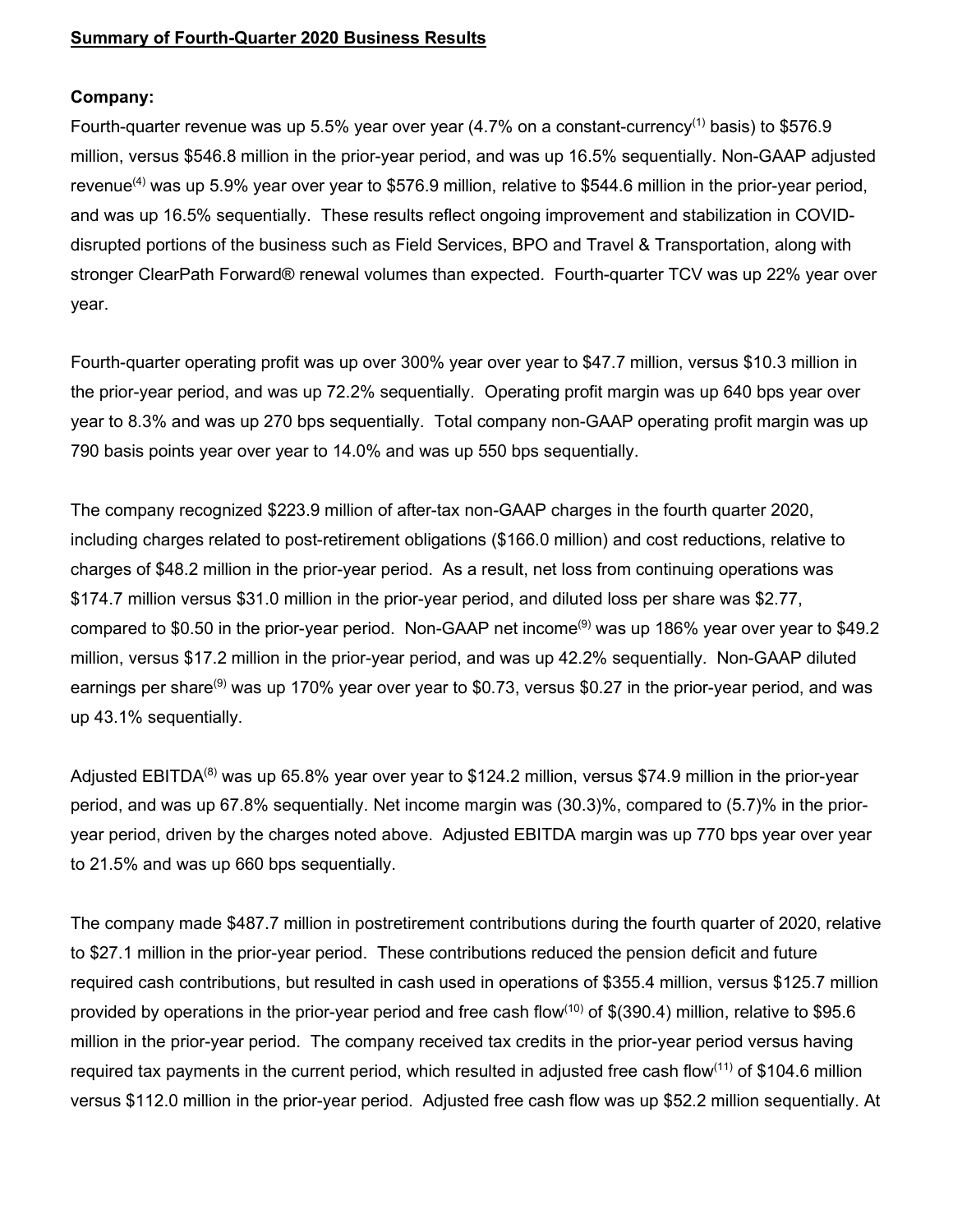December 31, 2020, the company had \$898.5 million in cash and cash equivalents, versus \$538.8 million at year-end 2019.

## **Services:**

Services non-GAAP adjusted revenue was \$445.0 million, relative to \$456.7 million in the prior-year period, down 2.6% year over year (down 3.0% in constant-currency), and was up 4.5% sequentially. COVIDdisrupted businesses improved and stabilized relative to the third quarter, though volumes were still down year over year as were volumes in the company's check-processing JV, as expected. Services gross profit margin was up 320 bps year over year to 18.4%. Non-GAAP adjusted Services gross profit margin<sup>(6)</sup> was up 360 bps year over year to 18.4%. Services operating profit margin was up 260 basis points year over year to 1.6%. Non-GAAP adjusted Services operating profit<sup>(7)</sup> margin was up 310 bps year over year to 1.6%. Services backlog was \$3.4 billion, up 3.0% versus the end of the third quarter.

## **Technology:**

Technology revenue was up 50.1% year over year to \$131.9 million (47.6% in constant currency), relative to \$87.9 million in the prior-year period, and was up 90.6% sequentially. Technology gross profit margin was up 130 bps year over year to 73.2% and was up 1350 bps sequentially. Technology operating profit margin was up 460 bps year over year to 54.3% and was up 2120 bps sequentially. The improvements to revenue and margin were driven by higher volumes on ClearPath Forward renewals in the period than anticipated.

## **Summary of Full-Year 2020 Business Results**

#### **Company:**

2020 revenue was \$2.03 billion, versus \$2.22 billion in 2019, down 8.8% year over year (7.7% on a constant-currency<sup>(1)</sup> basis), better than the company's stated expectations for a year-over-year decline of 10%. Non-GAAP adjusted revenue<sup>(4)</sup> was \$2.03 billion, relative to \$2.21 billion in 2019, down 8.2% year over year. Year-over-year comparisons reflect the impact of COVID-disrupted portions of the business such as Field Services, BPO and Travel & Transportation, as well as anticipated declines in the company's check-processing JV. Full-year TCV was up 8% year over year.

2020 operating profit was \$87.0 million, versus \$137.9 million in 2019. Operating profit margin was 4.3%, versus 6.2% in 2019. The year-over-year decline in operating profit and margin was driven by \$62.2 million of cost-reduction charges incurred during 2020, versus \$11.2 million in 2019. Total company non-GAAP operating profit margin was up 30 basis points year over year to 7.5%, above stated company expectations of 5.2% to 6.7%.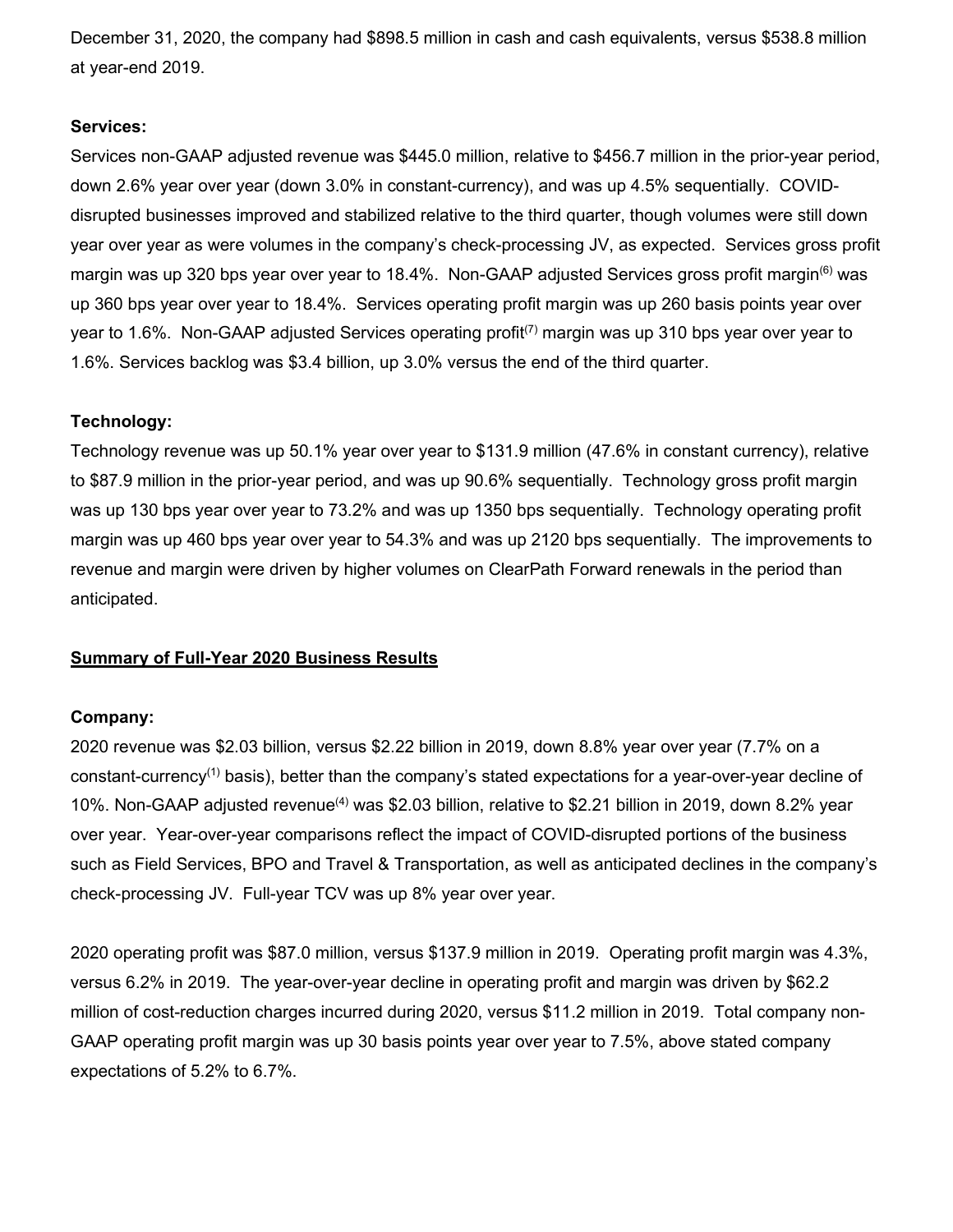The company recognized approximately \$392.5 million of after-tax non-GAAP charges in 2020, including charges related to post-retirement obligations (\$237.7 million) and cost reductions, versus \$153.4 million in 2019. As a result, net loss from continuing operations was \$317.7 million versus \$92.2 million in 2019, and diluted loss per share was \$5.05, compared to \$1.65 in 2019. Non-GAAP net income<sup>(9)</sup> was \$74.8 million, versus \$61.2 million in 2019. Non-GAAP diluted earnings per share(9) was up 6.7% year over year to \$1.12, versus \$1.05 in 2019.

Adjusted EBITDA<sup>(8)</sup> was up 0.4% year over year to \$319.8 million, relative to \$318.5 million in 2019. Net income margin was (15.7)%, compared to (4.1)% in 2019, driven by the charges noted above. Adjusted EBITDA margin was up 140 basis points year over year to 15.8%, relative to 14.4% in 2019.

During 2020, the company made \$832.2 million of pension contributions versus \$109.4 million in 2019. These contributions reduced the pension deficit and future required cash contributions, but resulted in cash used in operations of \$681.2 million, versus \$123.9 million provided by operations in 2019, and free cash flow<sup>(10)</sup> of \$(811.3) million, relative to \$(35.9) million in 2019. Adjusted free cash flow<sup>(11)</sup> was up 59.6% year over year to \$42.6 million.

## **Services:**

Services revenue was \$1.69 billion, relative to \$1.89 billion in 2019, down 10.6% year over year (9.4% in constant-currency). Services non-GAAP adjusted revenue was \$1.69 billion, relative to \$1.88 billion in 2019. As noted above, the year-over-year declines were due to the COVID-related disruptions during 2020, as well as expected declines in the company's check-processing JV. Services gross profit margin was up 30 bps year over year to 16.5%. Non-GAAP adjusted Services gross profit margin<sup>(6)</sup> was up 90 bps year over year to 16.4%. Services operating profit margin was 0.7%, versus 1.1% in 2019. Non-GAAP adjusted Services operating profit<sup>(7)</sup> margin was up 50 bps year over year to 0.7%.

## **Technology:**

Technology revenue was up 1.0% year over year (2.2% in constant currency) to \$333.4 million, relative to \$330.1 million in 2019, exceeding the company's stated expectations as a result of higher volumes on ClearPath Forward renewals than anticipated. Year-over-year margin comparisons were largely driven by increased amortization costs, as well as higher third-party hardware sales in 2020, which come with lower margins. As a result, Technology gross profit margin was 65.0%, compared to 69.0% in 2019, and Technology operating profit margin was 40.8%, versus 46.1% in 2019.

## **Select Fourth-Quarter Contract Signings:**

In the fourth quarter, the company entered into several noteworthy contracts:

• Digital Workplace Services: The company signed a contract for digital workplace services with a global healthcare provider. The contract includes Unisys InteliServe™, which uses artificial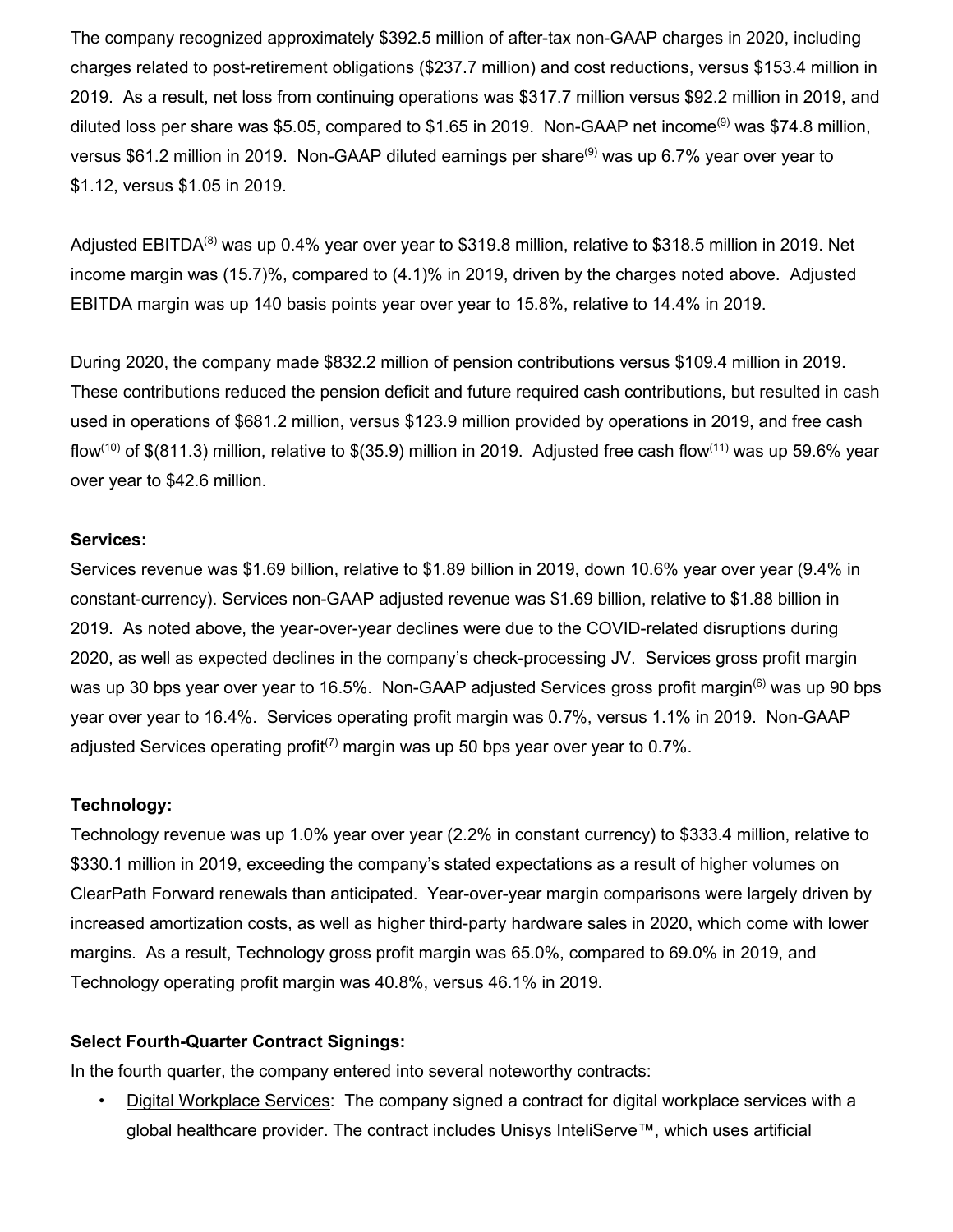intelligence and robotic process automation to provide a first-rate user experience for 39,000 employees globally.

- Cloud & Infrastructure: A U.S. state government awarded Unisys a new-scope contract to support the state's workforce model that is quickly shifting to a remote-first strategy. Under the contract, Unisys will provide CloudForte® as the foundation for a virtual infrastructure that will secure sensitive applications and regulated data by preventing users from printing, copying or downloading data onto unsecured devices.
- ClearPath Forward®: TravelSky, the leading provider of information technology solutions for China's air travel and tourism industry, has renewed its contract for Unisys ClearPath Forward® technology to process business-critical transactions including passenger reservations, cargo bookings and load calculations.

## **Conference Call**

Unisys will hold a conference call tomorrow at 8:00 a.m. Eastern Time to discuss its results. The listen-only webcast, as well as the accompanying presentation materials, can be accessed on the Unisys Investor website at [www.unisys.com/investor.](http://www.unisys.com/investor) Following the call, an audio replay of the webcast, and accompanying presentation materials, can be accessed through the same link.

(1) **Constant currency** – The company refers to growth rates in constant currency or on a constant currency basis so that the business results can be viewed without the impact of fluctuations in foreign currency exchange rates to facilitate comparisons of the company's business performance from one period to another. Constant currency is calculated by retranslating current and prior period results at a consistent rate.

(2) **Pipeline** – Pipeline represents prospective sale opportunities being pursued or for which bids have been submitted. There is no assurance that pipeline will translate into recorded revenue.

(3) **Total Contract Value** – TCV is the estimated total contractual revenue related to contracts signed in the period without regard for cancellation terms. New business TCV represents TCV attributable to new scope for existing clients and new logo contracts.

#### **Non-GAAP and Other Information**

Although appropriate under generally accepted accounting principles ("GAAP"), the company's results reflect revenue and charges that the company believes are not indicative of its ongoing operations and that can make its revenue, profitability and liquidity results difficult to compare to prior periods, anticipated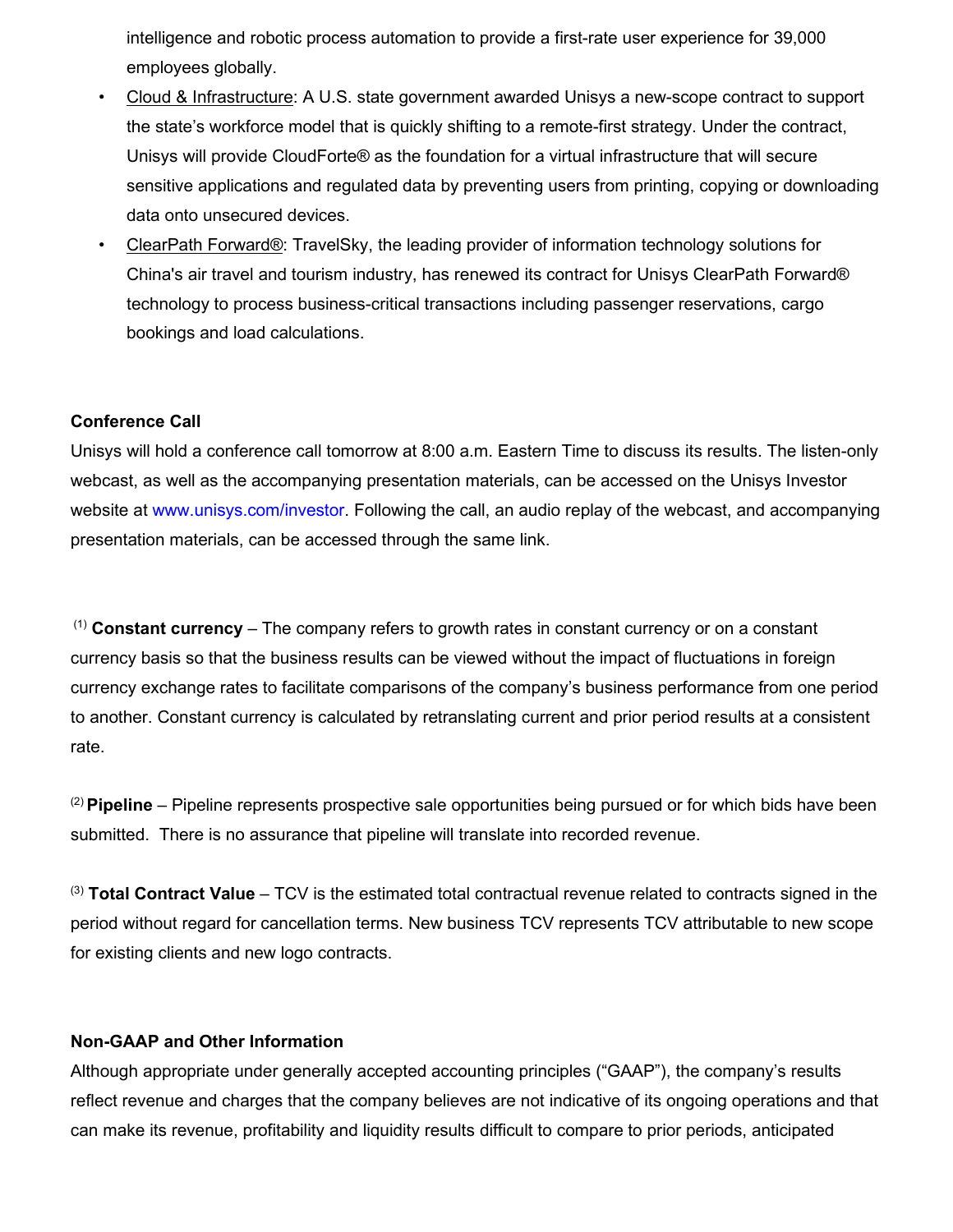future periods, or to its competitors' results. These items consist of certain portions of revenue, postretirement, debt exchange and extinguishment and cost-reduction and other expenses. Management believes each of these items can distort the visibility of trends associated with the company's ongoing performance. Management also believes that the evaluation of the company's financial performance can be enhanced by use of supplemental presentation of its results that exclude the impact of these items in order to enhance consistency and comparativeness with prior or future period results. The following measures are often provided and utilized by the company's management, analysts, and investors to enhance comparability of year-over-year results, as well as to compare results to other companies in our industry.

<sup>(4)</sup> Non-GAAP adjusted revenue – In 2019 and 2020, the company's non-GAAP results reflect adjustments to exclude certain revenue and related profit relating to reimbursements from the company's check-processing JV partners for restructuring expenses included as part of the company's restructuring program.

(5) **Non-GAAP operating profit** – The company recorded pretax post-retirement expense and pretax charges in connection with cost-reduction activities, debt exchange/extinguishment and other expenses. For the company, non-GAAP operating profit excluded these items. The company believes that this profitability measure is more indicative of the company's operating results and aligns those results to the company's external guidance, which is used by the company's management to allocate resources and may be used by analysts and investors to gauge the company's ongoing performance. During 2019 and 2020, the company included the non-GAAP adjustments discussed in (4) herein.

(6) **Non-GAAP adjusted Services gross profit** – During 2019 and 2020, the company included the adjustments discussed in (4) herein.

(7) **Non-GAAP adjusted Services operating profit** – During 2019 and 2020, the company included the adjustments discussed in (4) herein.

(8) **EBITDA & adjusted EBITDA** – Earnings before interest, taxes, depreciation and amortization ("EBITDA") is calculated by starting with net income (loss) from continuing operations attributable to Unisys Corporation common shareholders and adding or subtracting the following items: net income attributable to noncontrolling interests, interest expense (net of interest income), provision for income taxes, depreciation and amortization. Adjusted EBITDA further excludes post-retirement, debt exchange/extinguishment, and cost-reduction and other expenses, non-cash share-based expense, and other (income) expense adjustment. In order to provide investors with additional understanding of the company's operating results, these charges are excluded from the adjusted EBITDA calculation. During 2019 and 2020, the company included the adjustments discussed in (4) herein.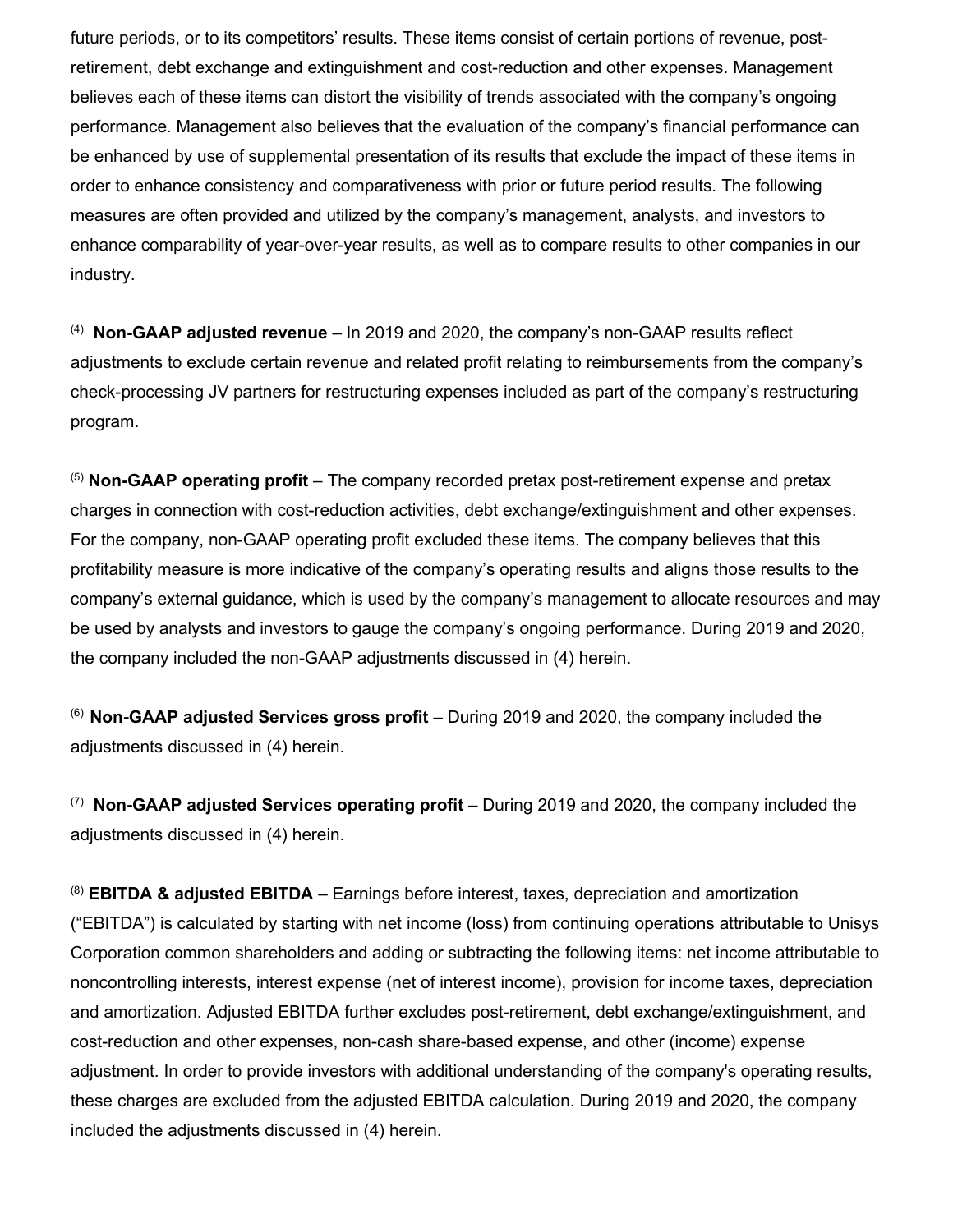(9) **Non-GAAP net income and non-GAAP diluted earnings per share** – The company has recorded post-retirement expense and charges in connection with debt exchange/extinguishment and cost-reduction activities and other expenses. Management believes that investors may have a better understanding of the company's performance and return to shareholders by excluding these charges from the GAAP diluted earnings/loss per share calculations. The tax amounts presented for these items for the calculation of non-GAAP diluted earnings per share include the current and deferred tax expense and benefits recognized under GAAP for these amounts. During 2019 and 2020, the company included the adjustments discussed in (4) herein.

(10) **Free cash flow** – The company defines free cash flow as cash flow from operations less capital expenditures. Management believes this liquidity measure gives investors an additional perspective on cash flow from on-going operating activities in excess of amounts used for reinvestment.

(11) **Adjusted free cash flow** – Because inclusion of the company's post-retirement contributions, discontinued operations and cost-reduction charges/reimbursements and other payments in free cash flow may distort the visibility of the company's ability to generate cash flow from its operations without the impact of these non-operational costs, management believes that investors may be interested in adjusted free cash flow, which provides free cash flow before these payments. This liquidity measure was provided to analysts and investors in the form of external guidance and is used by management to measure operating liquidity.

## **About Unisys**

Unisys is a global IT services company that delivers successful outcomes for the most demanding businesses and governments. Unisys offerings include digital workplace services, cloud and infrastructure services and software operating environments for high-intensity enterprise computing. Unisys integrates security into all of its solutions. For more information on how Unisys delivers for its clients across the government, financial services and commercial markets, visit www.unisys.com.

#### **Forward-Looking Statements**

Any statements contained in this release that are not historical facts are forward-looking statements as defined in the Private Securities Litigation Reform Act of 1995. Forward-looking statements include, but are not limited to, any projections or expectations of earnings, revenues, annual contract value, total contract value, new business ACV or TCV, backlog or other financial items; any statements of the company's plans, strategies or objectives for future operations; statements regarding future economic conditions or performance; and any statements of belief or expectation. All forward-looking statements rely on assumptions and are subject to various risks and uncertainties that could cause actual results to differ materially from expectations. In particular, statements concerning annual and total contract value are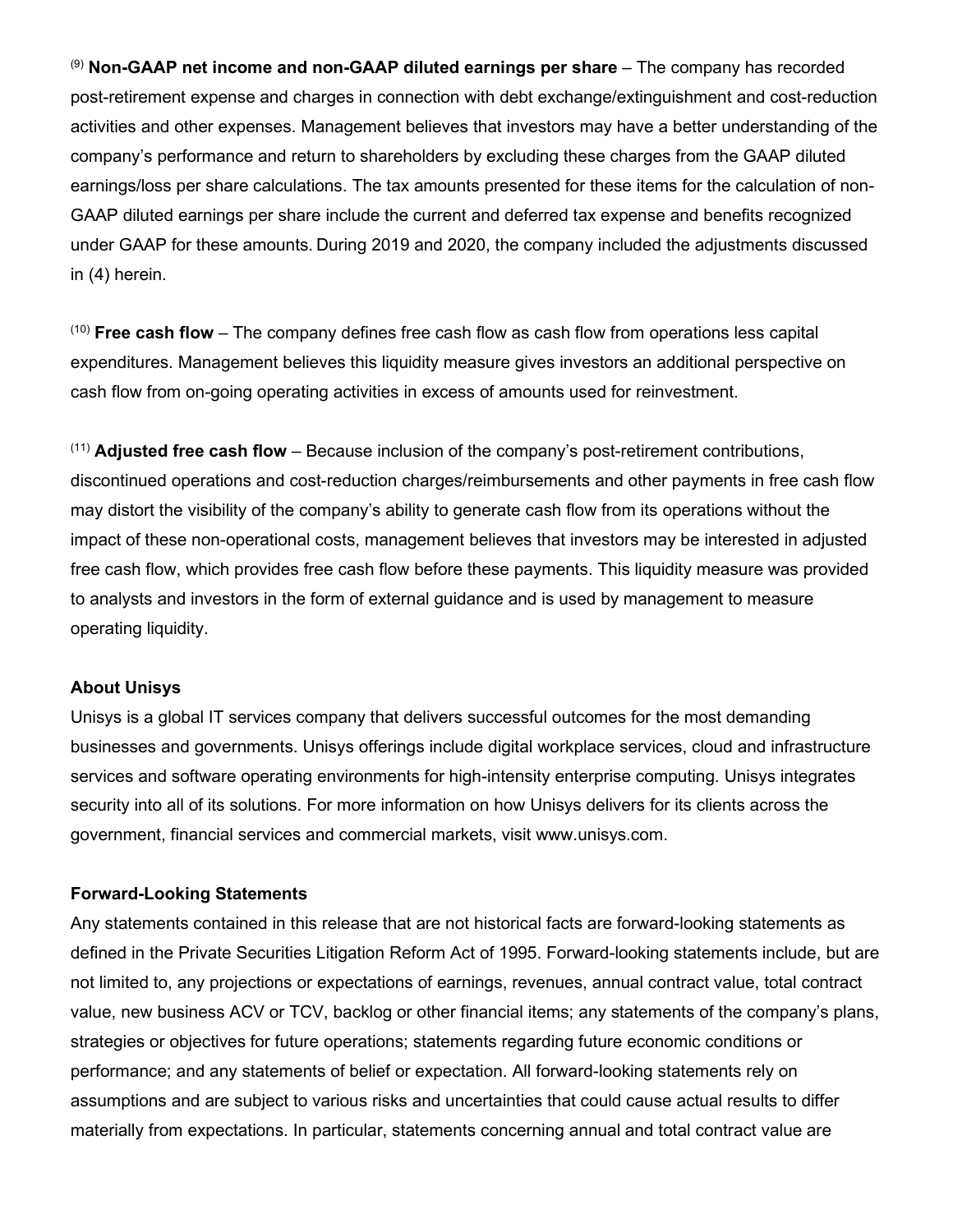based, in part, on the assumption that each of those contracts will continue for their full contracted term. Risks and uncertainties that could affect the company's future results include, but are not limited to, the following: uncertainty of the magnitude, duration and spread of the novel coronavirus ("COVID-19") pandemic and the impact of COVID-19 and governments' responses to it on the global economy and our business, growth, reputation, projections, prospects, financial condition, operations, cash flows and liquidity, our ability to attract, motivate and retain experienced personnel in key positions; our ability to grow revenue and expand margin in our Digital Workplace Services and Cloud and Infrastructure businesses; our ability to maintain our installed base and sell new solutions; the potential adverse effects of aggressive competition in the information services and technology marketplace; our ability to effectively anticipate and respond to volatility and rapid technological innovation in our industry; our ability to retain significant clients; our contracts may not be as profitable as expected or provide the expected level of revenues; our ability to develop or acquire the capabilities to enhance the company's solutions; the potential adverse effects of the concentration of the company's business in the global commercial sector of the information technology industry; our significant pension obligations and required cash contributions and the possibility that we may be required to make additional significant cash contributions to our defined benefit pension plans; our ability to use our net operating loss carryforwards and certain other tax attributes may be limited; the risks of doing business internationally when a significant portion of our revenue is derived from international operations; the business and financial risk in implementing future acquisitions or dispositions; cybersecurity breaches could result in significant costs and could harm our business and reputation; the performance and capabilities of third parties with whom we have commercial relationships; a failure to meet standards or expectations with respect to the company's environmental, social and governance practices; our ability to access financing markets; a reduction in our credit rating; the adverse effects of global economic conditions, acts of war, terrorism, natural disasters or the widespread outbreak of infectious diseases; the impact of Brexit could adversely affect the company's operations in the United Kingdom as well as the funded status of the company's U.K. pension plans; a significant disruption in our IT systems could adversely affect our business and reputation; we may face damage to our reputation or legal liability if our clients are not satisfied with our services or products; the potential for intellectual property infringement claims to be asserted against us or our clients; the possibility that legal proceedings could affect our results of operations or cash flow or may adversely affect our business or reputation; and the company's consideration of all available information following the end of the quarter and before the filing of the Form 10-K and the possible impact of this subsequent event information on its financial statements for the reporting period. Additional discussion of factors that could affect the company's future results is contained in its periodic filings with the Securities and Exchange Commission. The company assumes no obligation to update any forward-looking statements.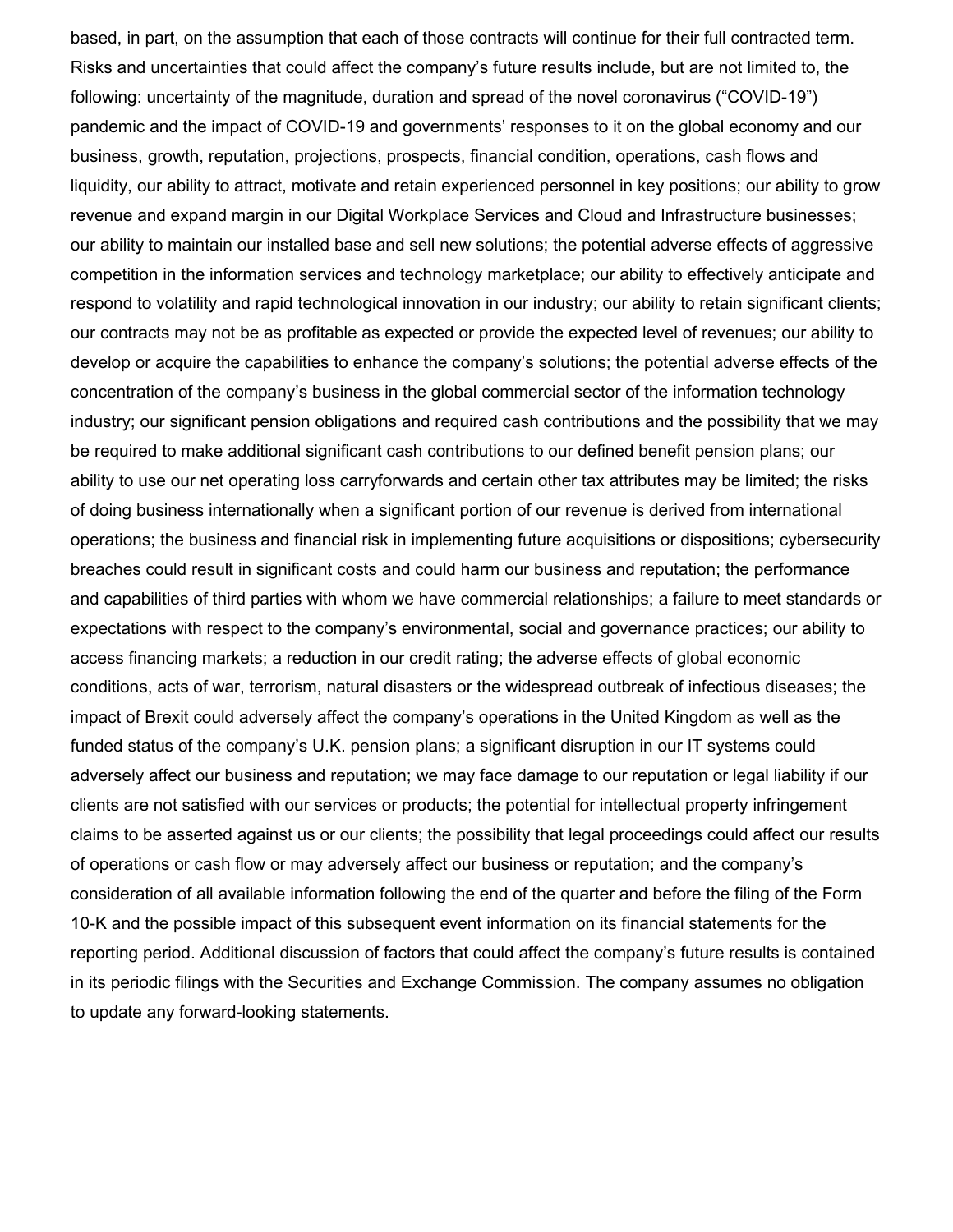## **Contacts:**

Investors: Courtney Holben, Unisys, 215-986-3379 [courtney.holben@unisys.com](mailto:courtney.holben@unisys.com)

Media: John Clendening, Unisys, 214-403-1981

[john.clendening@unisys.com](mailto:john.clendening@unisys.com)

#### ###

#### RELEASE NO.: 1029/9721

Unisys and other Unisys products and services mentioned herein, as well as their respective logos, are trademarks or registered trademarks of Unisys Corporation. Any other brand or product referenced herein is acknowledged to be a trademark or registered trademark of its respective holder. UIS-Q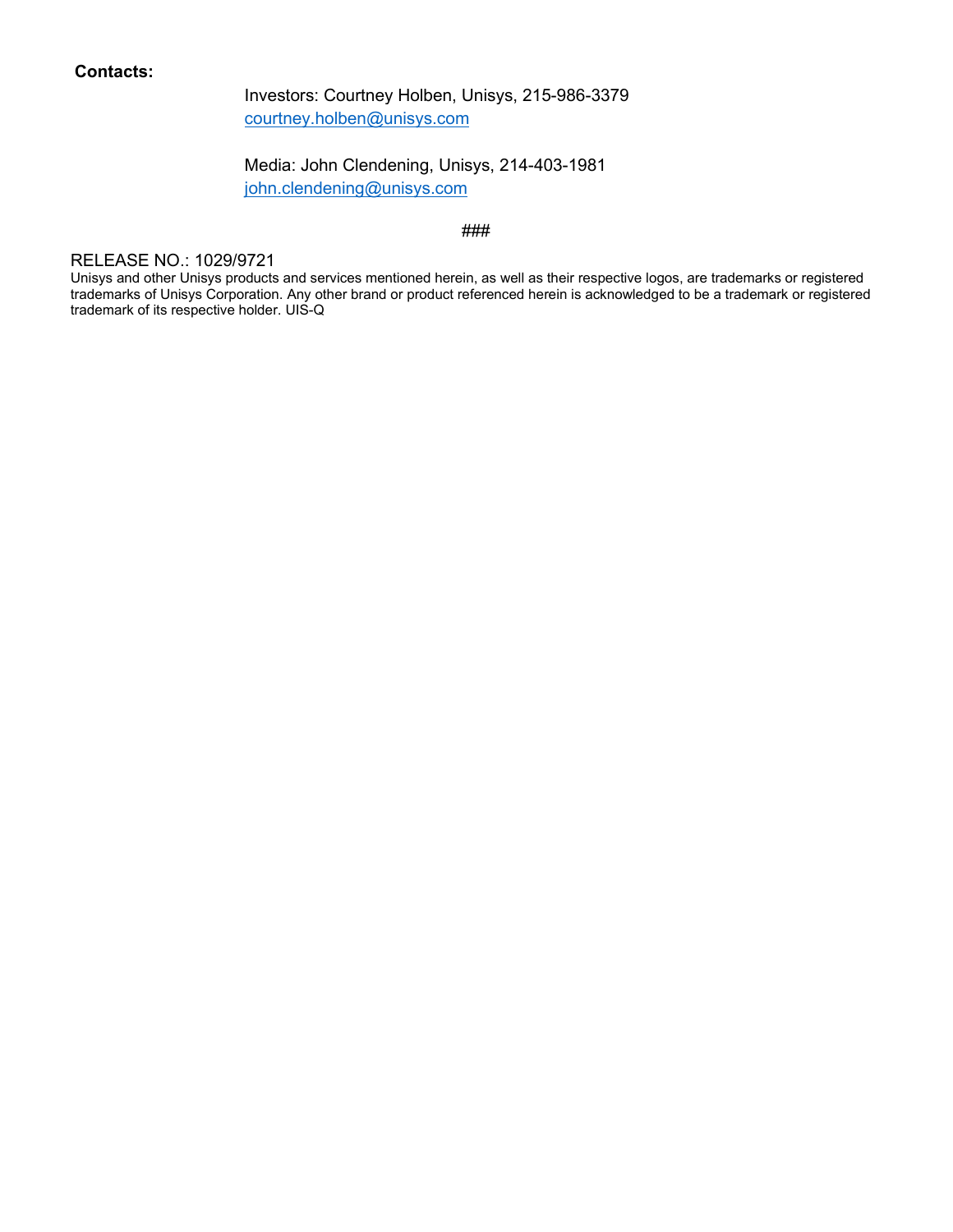## **UNISYS CORPORATION CONSOLIDATED STATEMENTS OF INCOME (LOSS) (Unaudited) (Millions, except per share data)**

|                                                                           | <b>Three Months Ended</b><br>December 31. |         |    |        |    | <b>Year Ended</b><br>December 31 |    |           |  |
|---------------------------------------------------------------------------|-------------------------------------------|---------|----|--------|----|----------------------------------|----|-----------|--|
|                                                                           |                                           | 2020    |    | 2019   |    | 2020                             |    | 2019      |  |
| Revenue                                                                   |                                           |         |    |        |    |                                  |    |           |  |
| Services                                                                  | S                                         | 445.0   | \$ | 458.9  |    | \$1,692.9                        |    | \$1,892.7 |  |
| Technology                                                                |                                           | 131.9   |    | 87.9   |    | 333.4                            |    | 330.1     |  |
|                                                                           |                                           | 576.9   |    | 546.8  |    | 2,026.3                          |    | 2,222.8   |  |
| <b>Costs and expenses</b>                                                 |                                           |         |    |        |    |                                  |    |           |  |
| Cost of revenue:                                                          |                                           |         |    |        |    |                                  |    |           |  |
| Services                                                                  |                                           | 367.8   |    | 405.4  |    | 1,429.4                          |    | 1,590.6   |  |
| Technology                                                                |                                           | 34.0    |    | 25.1   |    | 113.9                            |    | 98.2      |  |
|                                                                           |                                           | 401.8   |    | 430.5  |    | 1,543.3                          |    | 1,688.8   |  |
| Selling, general and administrative                                       |                                           | 116.9   |    | 96.8   |    | 369.4                            |    | 364.8     |  |
| Research and development                                                  |                                           | 10.5    |    | 9.2    |    | 26.6                             |    | 31.3      |  |
|                                                                           |                                           | 529.2   |    | 536.5  |    | 1,939.3                          |    | 2,084.9   |  |
| <b>Operating income</b>                                                   |                                           | 47.7    |    | 10.3   |    | 87.0                             |    | 137.9     |  |
| Interest expense                                                          |                                           | 8.3     |    | 15.2   |    | 29.2                             |    | 62.1      |  |
| Other (expense), net                                                      |                                           | (195.3) |    | (27.9) |    | (329.6)                          |    | (136.4)   |  |
| Loss from continuing operations before income taxes                       |                                           | (155.9) |    | (32.8) |    | (271.8)                          |    | (60.6)    |  |
| Provision for income taxes                                                |                                           | 18.8    |    | 4.3    |    | 45.4                             |    | 27.7      |  |
| Consolidated net loss from continuing operations                          |                                           | (174.7) |    | (37.1) |    | (317.2)                          |    | (88.3)    |  |
| Net income (loss) attributable to noncontrolling interests                |                                           |         |    | (6.1)  |    | 0.5                              |    | 3.9       |  |
| Net loss from continuing operations attributable to Unisys<br>Corporation |                                           | (174.7) |    | (31.0) |    | (317.7)                          |    | (92.2)    |  |
| Income from discontinued operations, net of tax                           |                                           | 1.6     |    | 20.2   |    | 1,068.4                          |    | 75.0      |  |
| Net income (loss) attributable to Unisys Corporation                      |                                           | (173.1) | \$ | (10.8) | \$ | 750.7                            | \$ | (17.2)    |  |
| Earnings (loss) per common share attributable to Unisys<br>Corporation    |                                           |         |    |        |    |                                  |    |           |  |
| <b>Basic</b>                                                              |                                           |         |    |        |    |                                  |    |           |  |
| Continuing operations                                                     | \$                                        | (2.77)  | \$ | (0.50) | \$ | (5.05)                           | \$ | (1.65)    |  |
| Discontinued operations                                                   |                                           | 0.02    |    | 0.33   |    | 16.98                            |    | 1.34      |  |
| <b>Total</b>                                                              | \$                                        | (2.75)  | \$ | (0.17) | \$ | 11.93                            | \$ | (0.31)    |  |
| <b>Diluted</b>                                                            |                                           |         |    |        |    |                                  |    |           |  |
| Continuing operations                                                     | \$                                        | (2.77)  | \$ | (0.50) | \$ | (5.05)                           | \$ | (1.65)    |  |
| Discontinued operations                                                   |                                           | 0.02    |    | 0.33   |    | 16.98                            |    | 1.34      |  |
| <b>Total</b>                                                              | \$                                        | (2.75)  | \$ | (0.17) | \$ | 11.93                            | \$ | (0.31)    |  |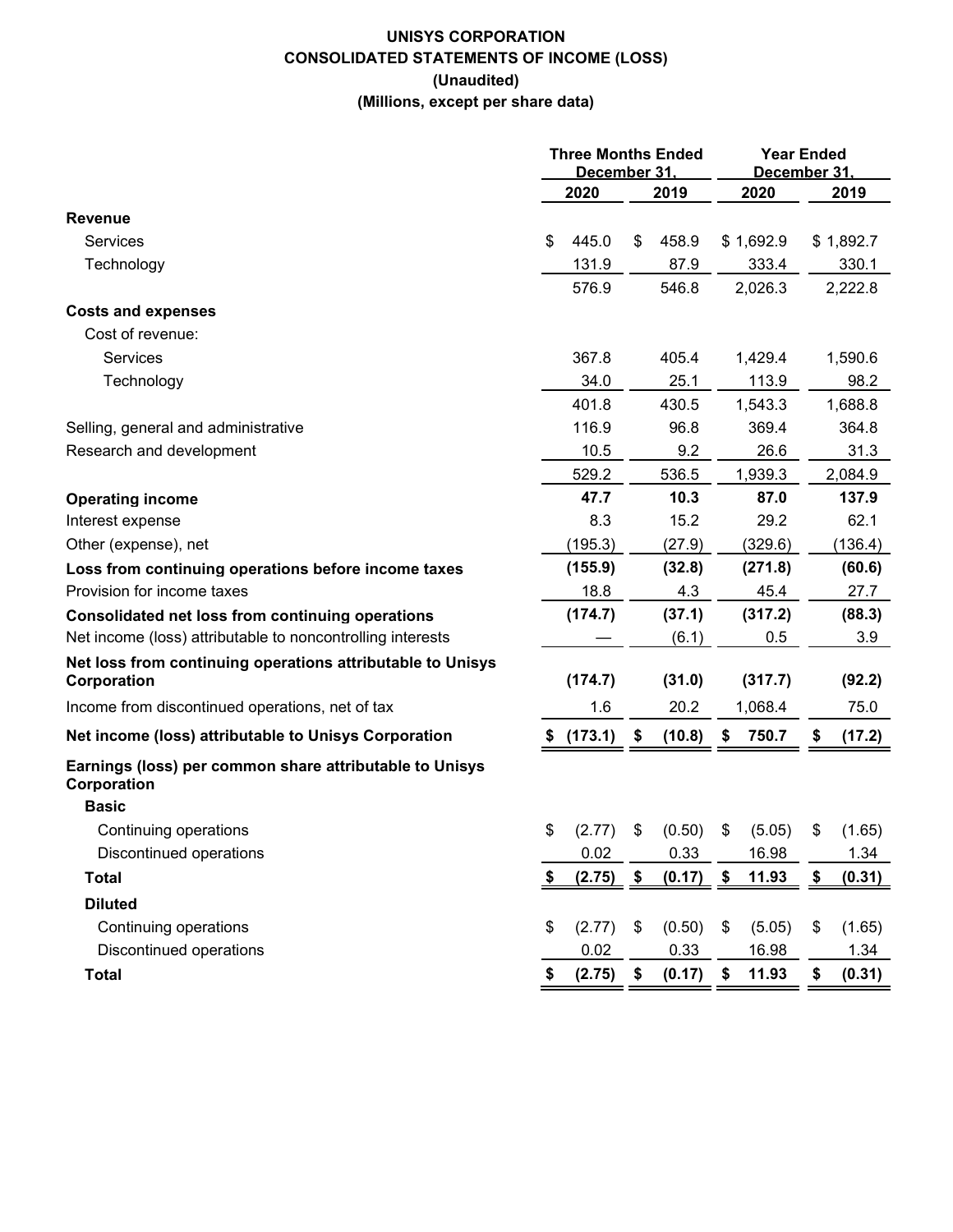## **UNISYS CORPORATION SEGMENT RESULTS (Unaudited) (Millions)**

|                                      |     | Total  |    | <b>Eliminations</b> | <b>Services</b> | Technology  |
|--------------------------------------|-----|--------|----|---------------------|-----------------|-------------|
| Three Months Ended December 31, 2020 |     |        |    |                     |                 |             |
| Customer revenue                     | \$  | 576.9  | \$ |                     | \$<br>445.0     | \$<br>131.9 |
| Intersegment                         |     |        |    | (5.4)               |                 | 5.4         |
| Total revenue                        | \$  | 576.9  | \$ | (5.4)               | \$<br>445.0     | \$<br>137.3 |
| Gross profit percent                 |     | 30.4 % |    |                     | 18.4 %          | 73.2 %      |
| Operating profit percent             |     | 8.3 %  |    |                     | 1.6 %           | 54.3 %      |
| Three Months Ended December 31, 2019 |     |        |    |                     |                 |             |
| Customer revenue                     | \$  | 546.8  | \$ |                     | \$<br>458.9     | \$<br>87.9  |
| Intersegment                         |     |        |    | (8.4)               |                 | 8.4         |
| Total revenue                        | \$. | 546.8  | \$ | (8.4)               | \$<br>458.9     | \$<br>96.3  |
| Gross profit percent                 |     | 21.3 % |    |                     | 15.2 %          | 71.9%       |
| Operating profit percent             |     | 1.9 %  |    |                     | (1.0)%          | 49.7%       |

|                              |    | Total   | <b>Eliminations</b> |        | Services      | Technology  |
|------------------------------|----|---------|---------------------|--------|---------------|-------------|
| Year Ended December 31, 2020 |    |         |                     |        |               |             |
| Customer revenue             | \$ | 2,026.3 | \$                  |        | \$<br>1,692.9 | \$<br>333.4 |
| Intersegment                 |    |         |                     | (16.3) |               | 16.3        |
| Total revenue                | S  | 2,026.3 | \$                  | (16.3) | \$<br>1,692.9 | \$<br>349.7 |
| Gross profit percent         |    | 23.8%   |                     |        | 16.5 %        | 65.0 %      |
| Operating profit percent     |    | 4.3 %   |                     |        | 0.7%          | 40.8%       |
| Year Ended December 31, 2019 |    |         |                     |        |               |             |
| Customer revenue             | \$ | 2,222.8 | \$                  |        | \$<br>1,892.7 | \$<br>330.1 |
| Intersegment                 |    |         |                     | (15.2) |               | 15.2        |
| Total revenue                | S  | 2,222.8 | \$                  | (15.2) | \$<br>1,892.7 | \$<br>345.3 |
| Gross profit percent         |    | 24.0%   |                     |        | 16.2 %        | 69.0%       |
| Operating profit percent     |    | 6.2%    |                     |        | 1.1%          | 46.1%       |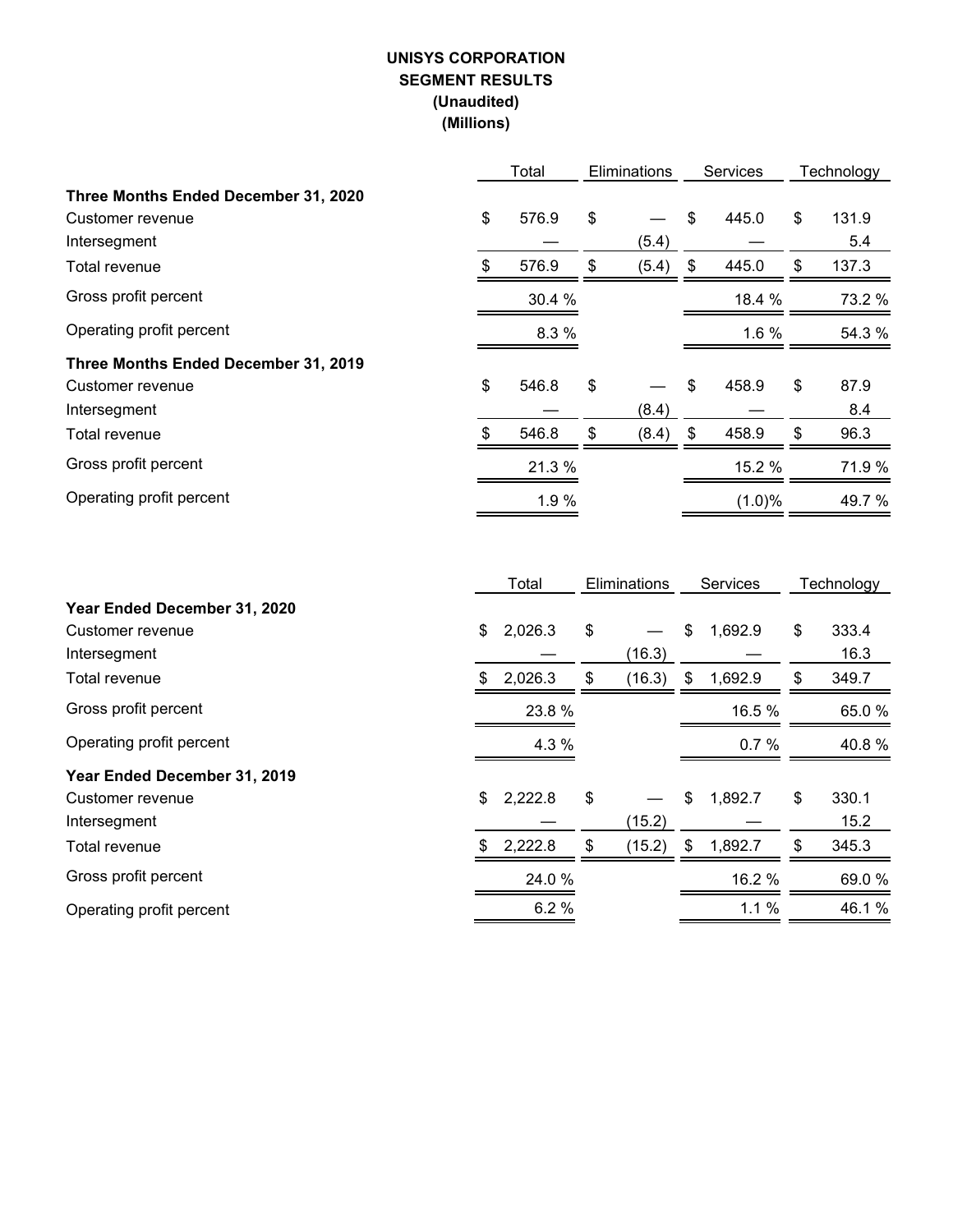## **UNISYS CORPORATION CONSOLIDATED BALANCE SHEETS (Unaudited) (Millions)**

|                                                  | December 31,<br>2020 | December 31,<br>2019      |            |  |  |  |
|--------------------------------------------------|----------------------|---------------------------|------------|--|--|--|
| <b>Assets</b>                                    |                      |                           |            |  |  |  |
| <b>Current assets</b>                            |                      |                           |            |  |  |  |
| Cash and cash equivalents                        | \$<br>898.5          | \$                        | 538.8      |  |  |  |
| Accounts receivable, net                         | 460.5                |                           | 417.7      |  |  |  |
| Contract assets                                  | 44.3                 |                           | 38.4       |  |  |  |
| Inventories                                      | 13.4                 |                           | 16.4       |  |  |  |
| Prepaid expenses and other current assets        | 89.3                 |                           | 100.7      |  |  |  |
| Current assets of discontinued operations        |                      |                           | 109.3      |  |  |  |
| <b>Total current assets</b>                      | 1,506.0              |                           | 1,221.3    |  |  |  |
| Properties                                       | 727.0                |                           | 784.0      |  |  |  |
| Less - Accumulated depreciation and amortization | 616.5                |                           | 668.0      |  |  |  |
| Properties, net                                  | 110.5                |                           | 116.0      |  |  |  |
| Outsourcing assets, net                          | 173.9                |                           | 202.1      |  |  |  |
| Marketable software, net                         | 193.6                |                           | 186.8      |  |  |  |
| Operating lease right-of-use assets              | 79.3                 |                           | 71.4       |  |  |  |
| Prepaid postretirement assets                    | 187.5                |                           | 136.2      |  |  |  |
| Deferred income taxes                            | 136.2                |                           | 114.0      |  |  |  |
| Goodwill                                         | 108.6                |                           | 110.4      |  |  |  |
| Restricted cash                                  | 8.2                  |                           | 13.0       |  |  |  |
| Other long-term assets                           | 204.1                |                           | 198.9      |  |  |  |
| Long-term assets of discontinued operations      |                      |                           | 133.9      |  |  |  |
| <b>Total assets</b>                              | \$<br>2,707.9        | $\boldsymbol{\mathsf{s}}$ | 2,504.0    |  |  |  |
| <b>Liabilities and deficit</b>                   |                      |                           |            |  |  |  |
| <b>Current liabilities:</b>                      |                      |                           |            |  |  |  |
| Current maturities of long-term debt             | \$<br>102.8          | \$                        | 13.5       |  |  |  |
| Accounts payable                                 | 223.2                |                           | 204.3      |  |  |  |
| Deferred revenue                                 | 257.1                |                           | 246.4      |  |  |  |
| Other accrued liabilities                        | 352.0                |                           | 316.7      |  |  |  |
| Current liabilities of discontinued operations   |                      |                           | 146.4      |  |  |  |
| <b>Total current liabilities</b>                 | 935.1                |                           | 927.3      |  |  |  |
| Long-term debt                                   | 527.1                |                           | 565.9      |  |  |  |
| Long-term postretirement liabilities             | 1,286.1              |                           | 1,960.2    |  |  |  |
| Long-term deferred revenue                       | 137.9                |                           | 147.0      |  |  |  |
| Long-term operating lease liabilities            | 62.4                 |                           | 56.0       |  |  |  |
| Other long-term liabilities                      | 71.4                 |                           | 47.6       |  |  |  |
| Long-term liabilities of discontinued operations |                      |                           | 28.3       |  |  |  |
| Commitments and contingencies                    |                      |                           |            |  |  |  |
| Total Unisys stockholders' deficit               | (356.8)              |                           | (1,265.4)  |  |  |  |
| <b>Noncontrolling interests</b>                  | 44.7                 |                           | 37.1       |  |  |  |
| <b>Total deficit</b>                             | (312.1)              |                           | (1, 228.3) |  |  |  |
| Total liabilities and deficit                    | \$<br>2,707.9        | \$                        | 2,504.0    |  |  |  |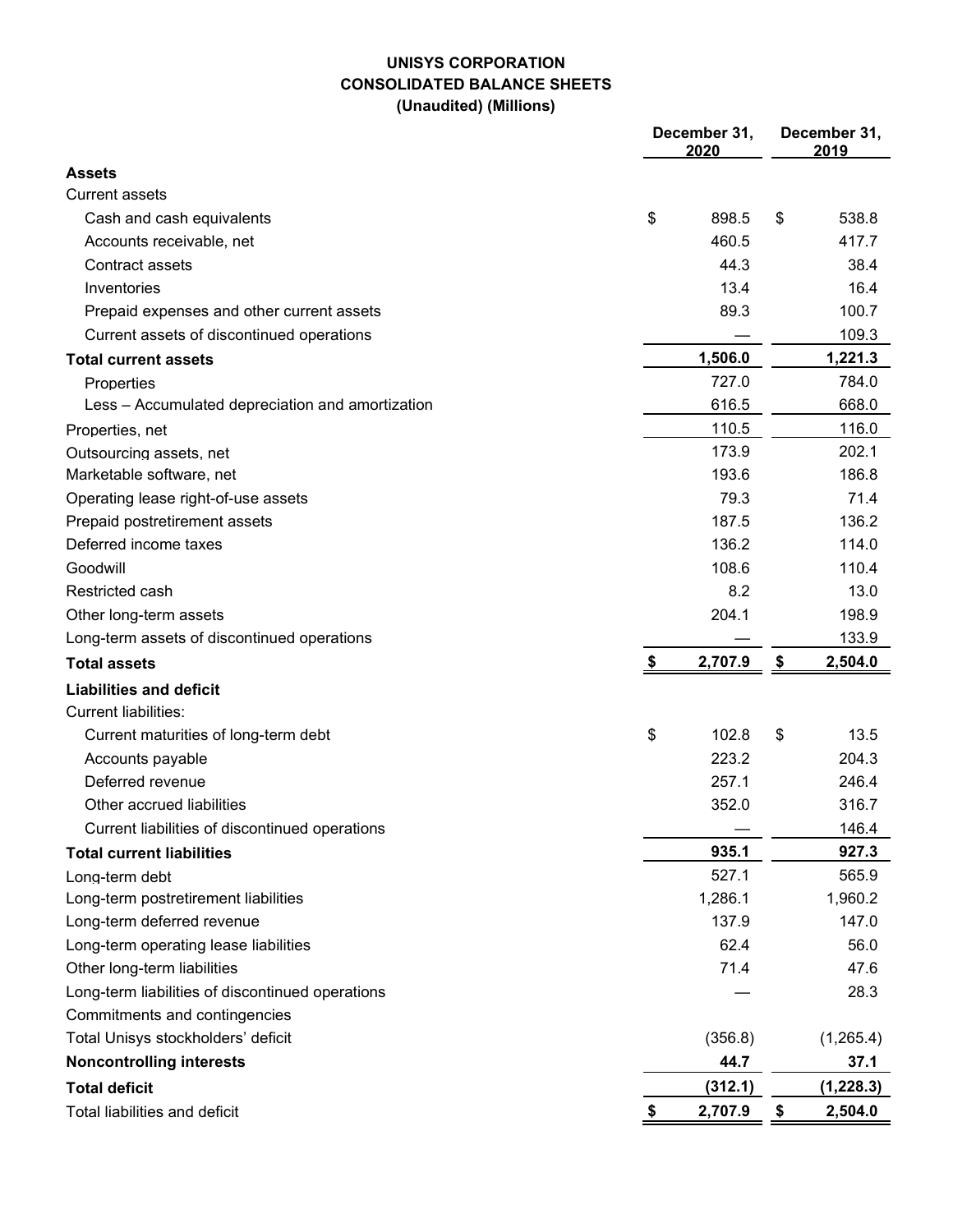## **UNISYS CORPORATION CONSOLIDATED STATEMENTS OF CASH FLOWS (Unaudited) (Millions)**

|                                                                                                         |               | <b>Year Ended</b><br>December 31, |
|---------------------------------------------------------------------------------------------------------|---------------|-----------------------------------|
|                                                                                                         | 2020          | 2019                              |
| Cash flows from operating activities                                                                    |               |                                   |
| Consolidated net loss from continuing operations                                                        | \$<br>(317.2) | \$<br>(88.3)                      |
| Income from discontinued operations, net of tax                                                         | 1,068.4       | 75.0                              |
| Adjustments to reconcile consolidated net loss to net cash (used for) provided by operating activities: |               |                                   |
| Gain on sale of U.S. Federal business                                                                   | (1,060.0)     |                                   |
| Foreign currency translation losses                                                                     | 36.2          | 11.0                              |
| Non-cash interest expense                                                                               | 4.6           | 9.2                               |
| Debt extinguishment charge                                                                              | 28.5          | 20.1                              |
| Employee stock compensation                                                                             | 14.5          | 13.2                              |
| Depreciation and amortization of properties                                                             | 29.7          | 35.3                              |
| Depreciation and amortization of outsourcing assets                                                     | 65.8          | 63.8                              |
| Amortization of marketable software                                                                     | 65.5          | 48.3                              |
| Other non-cash operating activities                                                                     | (0.3)         | (1.6)                             |
| Loss on disposal of capital assets                                                                      | 4.5           | 1.5                               |
| Postretirement contributions                                                                            | (832.2)       | (109.4)                           |
| Postretirement expense                                                                                  | 239.2         | 96.6                              |
| Deferred income taxes, net                                                                              | (13.4)        | 4.4                               |
| Changes in operating assets and liabilities:                                                            |               |                                   |
| Receivables, net and contract assets                                                                    | (74.8)        | (8.3)                             |
| Inventories                                                                                             | 3.0           | 6.1                               |
| Other assets                                                                                            | 5.9           | 9.9                               |
| Accounts payable and current liabilities                                                                | 3.4           | (114.4)                           |
| Other liabilities                                                                                       | 47.5          | 51.5                              |
| Net cash (used for) provided by operating activities                                                    | (681.2)       | 123.9                             |
| Cash flows from investing activities                                                                    |               |                                   |
| Net proceeds from sale of U.S. Federal business                                                         | 1,162.9       |                                   |
| Proceeds from investments                                                                               | 3,388.5       | 3,568.9                           |
| Purchases of investments                                                                                | (3,379.2)     | (3, 566.1)                        |
| Capital additions of properties                                                                         | (27.7)        | (38.0)                            |
| Capital additions of outsourcing assets                                                                 | (30.1)        | (48.8)                            |
| Investment in marketable software                                                                       | (72.3)        | (73.0)                            |
| Net proceeds from sale of properties                                                                    |               | (0.3)                             |
| Other                                                                                                   | (0.5)         | (0.9)                             |
| Net cash provided by (used for) investing activities                                                    | 1,041.6       | (158.2)                           |
| Cash flows from financing activities                                                                    |               |                                   |
| Cash paid in connection with debt extinguishment                                                        | (23.7)        | (56.7)                            |
| Proceeds from capped call transactions                                                                  |               | 7.2                               |
| Payments of long-term debt                                                                              | (454.8)       | (14.4)                            |
| Proceeds from issuance of long-term debt                                                                | 497.3         | 30.5                              |
| Issuance costs relating to long-term debt                                                               | (7.9)         |                                   |
| Other                                                                                                   | (5.8)         | (4.6)                             |
| Net cash provided by (used for) financing activities                                                    | 5.1           | (38.0)                            |
| Effect of exchange rate changes on cash, cash equivalents and restricted cash                           | (10.6)        |                                   |
| Increase (decrease) in cash, cash equivalents and restricted cash                                       | 354.9         | (72.3)                            |
| Cash, cash equivalents and restricted cash, beginning of year                                           | 551.8         | 624.1                             |
| Cash, cash equivalents and restricted cash, end of year                                                 | 906.7<br>\$   | \$<br>551.8                       |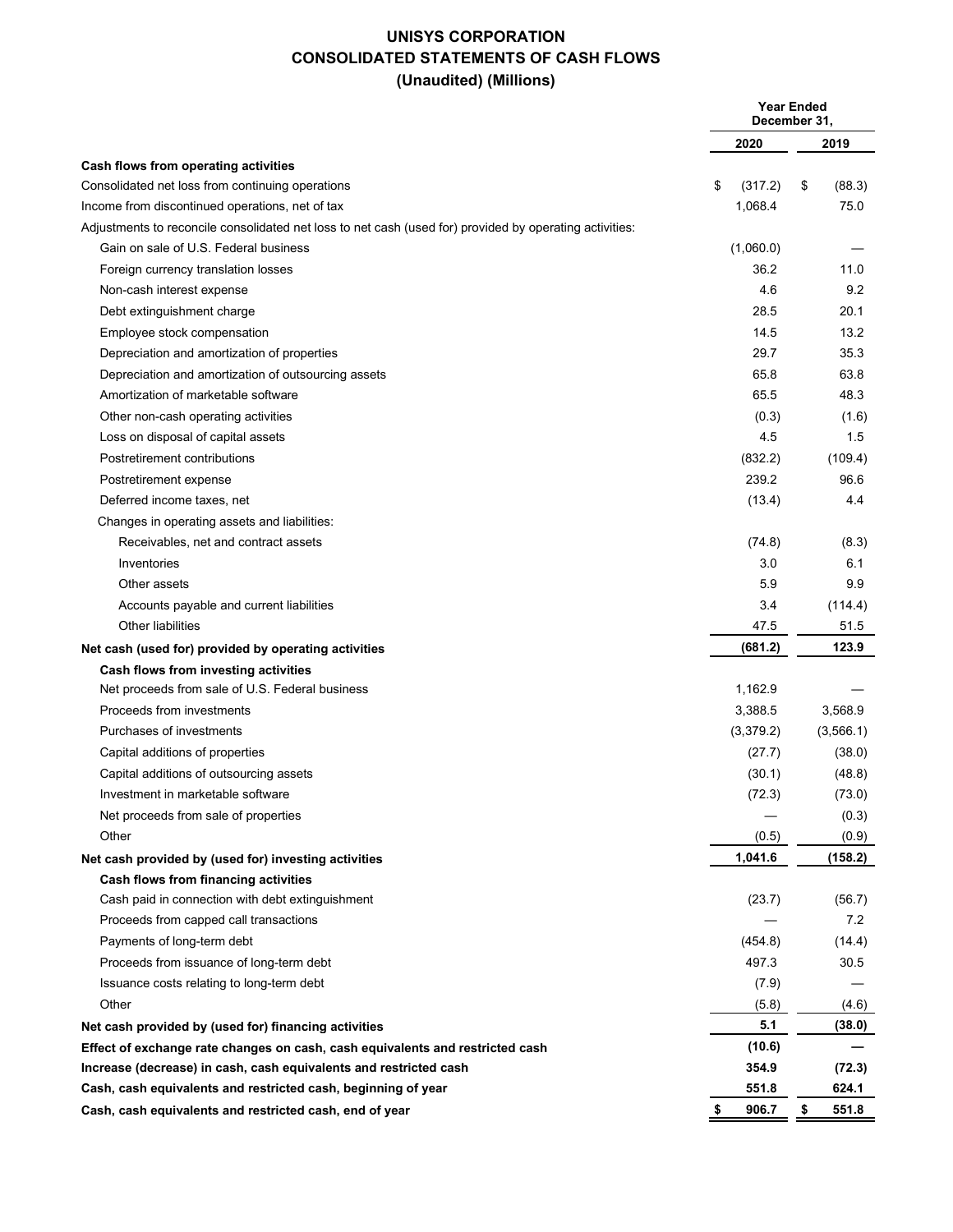## **UNISYS CORPORATION RECONCILIATIONS OF SELECTED GAAP MEASURES TO NON-GAAP MEASURES (Unaudited)**

**(Millions, except per share data)**

|                                                                                                                                    |                          | <b>Three Months Ended</b><br>December 31. |         |    |        |    | <b>Year Ended</b><br>December 31, |    |        |
|------------------------------------------------------------------------------------------------------------------------------------|--------------------------|-------------------------------------------|---------|----|--------|----|-----------------------------------|----|--------|
|                                                                                                                                    |                          |                                           | 2020    |    | 2019   |    | 2020                              |    | 2019   |
| GAAP net loss from continuing operations attributable to<br><b>Unisys Corporation</b>                                              |                          | S                                         | (174.7) | \$ | (31.0) | S. | (317.7)                           | \$ | (92.2) |
| Postretirement expense:                                                                                                            | Pretax                   |                                           | 166.4   |    | 25.1   |    | 239.2                             |    | 96.6   |
|                                                                                                                                    | Tax                      |                                           | 0.4     |    | 0.2    |    | 1.5                               |    |        |
|                                                                                                                                    | net of tax               |                                           | 166.0   |    | 24.9   |    | 237.7                             |    | 96.6   |
| Debt extinguishment, cost reduction and<br>other expenses:                                                                         | Pretax                   |                                           | 58.6    |    | 22.7   |    | 156.0                             |    | 51.4   |
|                                                                                                                                    | Tax                      |                                           | 0.7     |    |        |    | 1.6                               |    | 1.8    |
|                                                                                                                                    | net of tax               |                                           | 57.9    |    | 22.7   |    | 154.4                             |    | 49.6   |
|                                                                                                                                    | minority interest        |                                           |         |    | 0.6    |    | 0.4                               |    | 7.2    |
|                                                                                                                                    | net of minority interest |                                           | 57.9    |    | 23.3   |    | 154.8                             |    | 56.8   |
| Non-GAAP net income from continuing operations attributable<br>to Unisys Corporation                                               |                          |                                           | 49.2    |    | 17.2   |    | 74.8                              |    | 61.2   |
| Add interest expense on convertible notes                                                                                          |                          |                                           |         |    | 2.1    |    |                                   |    | 15.3   |
| Non-GAAP net income attributable to Unisys Corporation for<br>diluted earnings per share                                           |                          |                                           | 49.2    |    | 19.3   | S  | 74.8                              | S  | 76.5   |
| Weighted average shares (thousands)<br>Plus incremental shares from assumed conversion:                                            |                          |                                           | 63.038  |    | 62.397 |    | 62.932                            |    | 55.961 |
|                                                                                                                                    | Employee stock plans     |                                           | 805     |    | 456    |    | 580                               |    | 411    |
|                                                                                                                                    | Convertible notes        |                                           | 3,400   |    | 8,626  |    | 3,400                             |    | 16,577 |
| Non-GAAP adjusted weighted average shares                                                                                          |                          |                                           | 67,243  |    | 71,479 |    | 66,912                            |    | 72,949 |
| Diluted earnings (loss) per share from continuing operations                                                                       |                          |                                           |         |    |        |    |                                   |    |        |
| <b>GAAP basis</b><br>GAAP net loss from continuing operations attributable to Unisys<br>Corporation for diluted earnings per share |                          | S                                         | (174.7) | \$ | (31.0) | \$ | (317.7)                           | \$ | (92.2) |
| Divided by weighted average shares                                                                                                 |                          |                                           | 63,038  |    | 62,397 |    | 62,932                            |    | 55,961 |
| <b>GAAP diluted loss per share</b>                                                                                                 |                          |                                           | (2.77)  | \$ | (0.50) | s. | (5.05)                            | \$ | (1.65) |
|                                                                                                                                    |                          |                                           |         |    |        |    |                                   |    |        |
| <b>Non-GAAP basis</b>                                                                                                              |                          |                                           |         |    |        |    |                                   |    |        |
| Non-GAAP net income from continuing operations attributable to<br>Unisys Corporation for diluted earnings per share                |                          | \$                                        | 49.2    | \$ | 19.3   | \$ | 74.8                              | \$ | 76.5   |
| Divided by Non-GAAP adjusted weighted average shares                                                                               |                          |                                           | 67,243  |    | 71,479 |    | 66,912                            |    | 72,949 |
| Non-GAAP diluted earnings per share                                                                                                |                          | \$                                        | 0.73    | \$ | 0.27   | \$ | 1.12                              | \$ | 1.05   |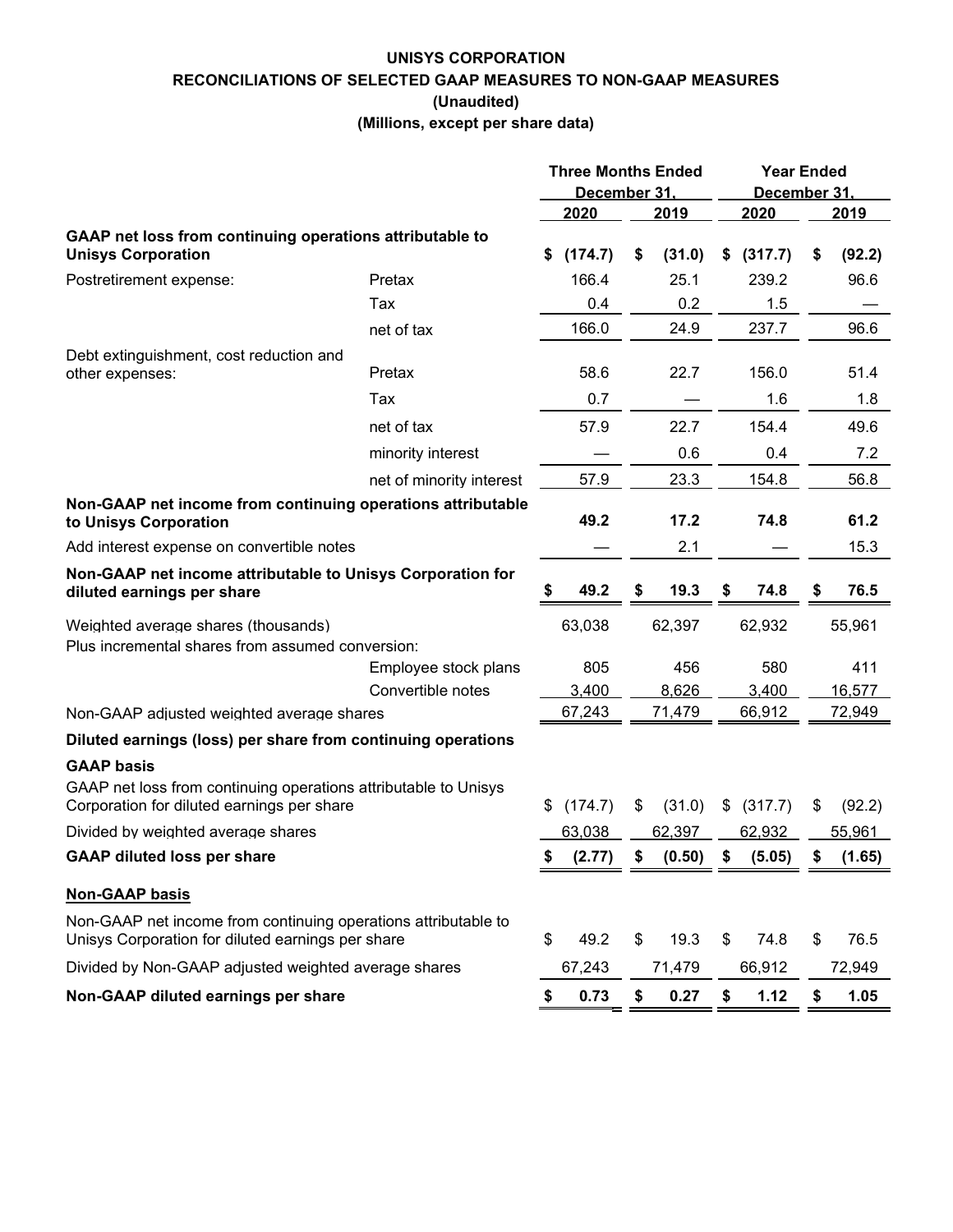## **UNISYS CORPORATION RECONCILIATIONS OF GAAP TO NON-GAAP (Unaudited) (Millions)**

## **FREE CASH FLOW**

|                                                                                  |               | <b>Three Months Ended</b> | <b>Year Ended</b> |    |         |  |  |
|----------------------------------------------------------------------------------|---------------|---------------------------|-------------------|----|---------|--|--|
|                                                                                  |               | December 31.              | December 31.      |    |         |  |  |
|                                                                                  | 2020          | 2019                      | 2020              |    | 2019    |  |  |
| Cash (used for) provided by operations                                           | (355.4)<br>S. | 125.7<br>\$               | (681.2)<br>S.     | S  | 123.9   |  |  |
| Additions to marketable software                                                 | (17.5)        | (16.8)                    | (72.3)            |    | (73.0)  |  |  |
| Additions to properties                                                          | (11.0)        | (8.9)                     | (27.7)            |    | (38.0)  |  |  |
| Additions to outsourcing assets                                                  | (6.5)         | (4.4)                     | (30.1)            |    | (48.8)  |  |  |
| Free cash flow                                                                   | (390.4)       | 95.6                      | (811.3)           |    | (35.9)  |  |  |
| Postretirement funding                                                           | 487.7         | 27.1                      | 832.2             |    | 109.4   |  |  |
| Discontinued operations                                                          | 0.7           | (27.1)                    | (8.4)             |    | (100.3) |  |  |
| Debt extinguishment, cost reduction and other payments, net of<br>reimbursements | 6.6           | 16.4                      | 30.1              |    | 53.5    |  |  |
| <b>Adjusted free cash flow</b>                                                   | 104.6         | 112.0<br>S                | 42.6              | \$ | 26.7    |  |  |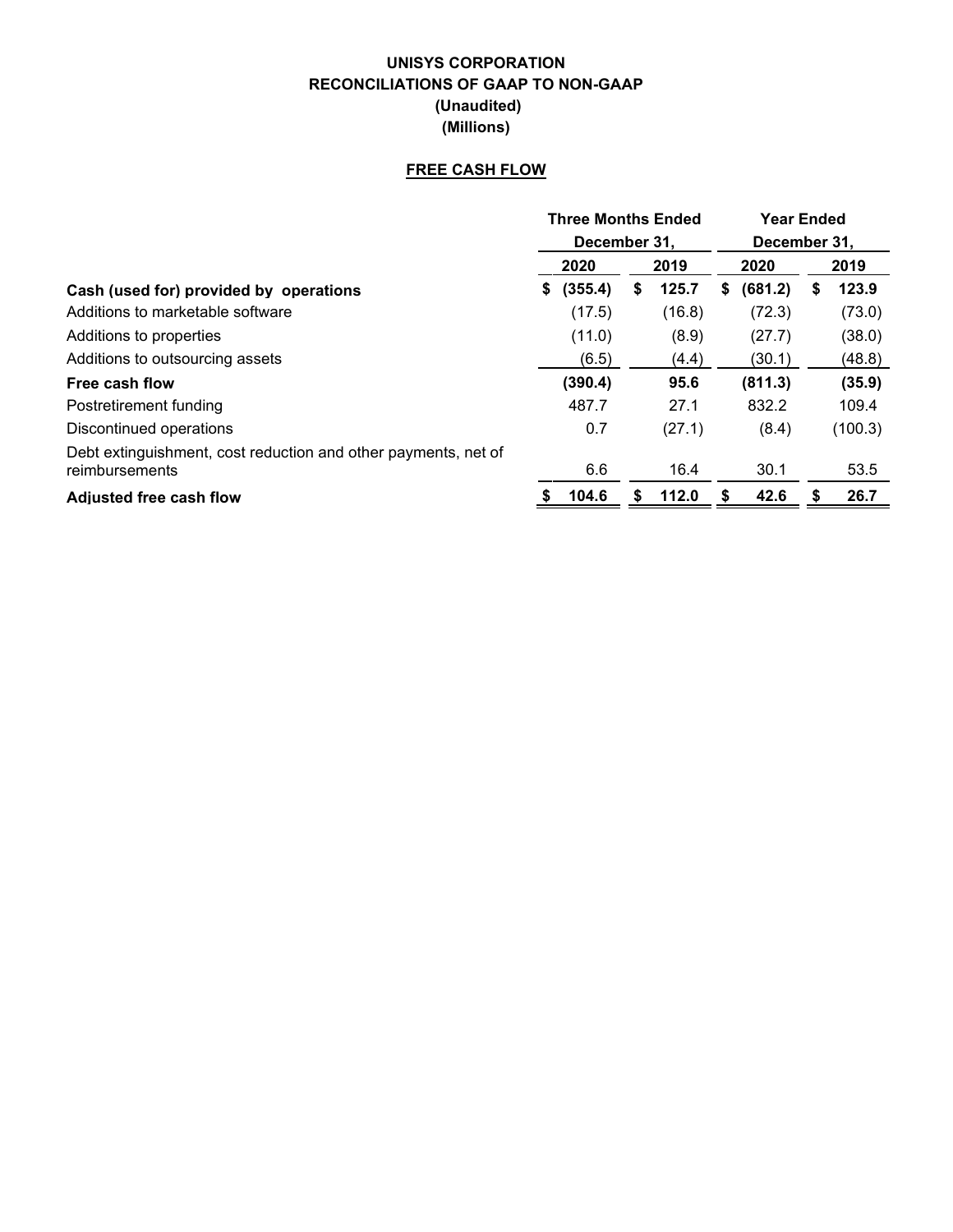## **UNISYS CORPORATION RECONCILIATIONS OF GAAP TO NON-GAAP (Unaudited) (Millions)**

## **EBITDA**

|                                                                                          |      | <b>Three Months Ended</b> |      |        | <b>Year Ended</b> |         |    |        |  |  |
|------------------------------------------------------------------------------------------|------|---------------------------|------|--------|-------------------|---------|----|--------|--|--|
|                                                                                          |      | December 31,              |      |        | December 31,      |         |    |        |  |  |
|                                                                                          | 2020 |                           | 2019 |        | 2020              |         |    | 2019   |  |  |
| Net loss from continuing operations attributable to Unisys<br>Corporation                |      | (174.7)                   | \$   | (31.0) | S                 | (317.7) | \$ | (92.2) |  |  |
| Net income (loss) attributable to noncontrolling interests                               |      |                           |      | (6.1)  |                   | 0.5     |    | 3.9    |  |  |
| Interest expense, net of interest income of \$1.3, \$2.0, \$7.3, \$10.6<br>respectively* |      | 7.0                       |      | 13.2   |                   | 21.9    |    | 51.5   |  |  |
| Provision for income taxes                                                               |      | 18.8                      |      | 4.3    |                   | 45.4    |    | 27.7   |  |  |
| Depreciation                                                                             |      | 24.6                      |      | 25.1   |                   | 95.5    |    | 99.1   |  |  |
| Amortization                                                                             |      | 15.3                      |      | 13.3   |                   | 65.5    |    | 48.3   |  |  |
| <b>EBITDA</b>                                                                            |      | (109.0)                   | \$   | 18.8   | 5                 | (88.9)  | S  | 138.3  |  |  |
| Postretirement expense                                                                   | \$   | 166.4                     | \$   | 25.1   | \$                | 239.2   | \$ | 96.6   |  |  |
| Debt extinguishment, cost reduction and other expenses**                                 |      | 58.6                      |      | 22.7   |                   | 147.8   |    | 50.3   |  |  |
| Non-cash share based expense                                                             |      | 3.4                       |      | 3.1    |                   | 14.5    |    | 13.2   |  |  |
| Other expense, net adjustment***                                                         |      | 4.8                       |      | 5.2    |                   | 7.2     |    | 20.1   |  |  |
| <b>Adjusted EBITDA</b>                                                                   |      | 124.2                     | \$   | 74.9   | \$                | 319.8   | \$ | 318.5  |  |  |

\*Included in other expense, net on the consolidated statements of income

\*\*Reduced for depreciation and amortization included above

\*\*\*Other expense, net as reported on the consolidated statements of income less postretirement expense, interest income and items included in debt extinguishment, cost reduction and other expenses

|                                                                                                                                     |    | <b>Three Months Ended</b><br>December 31. |    |         | <b>Year Ended</b><br>December 31. |           |
|-------------------------------------------------------------------------------------------------------------------------------------|----|-------------------------------------------|----|---------|-----------------------------------|-----------|
|                                                                                                                                     |    | 2020                                      |    | 2019    | 2020                              | 2019      |
| Revenue                                                                                                                             | \$ | 576.9                                     | \$ | 546.8   | \$2,026.3                         | \$2,222.8 |
| Non-GAAP revenue                                                                                                                    | \$ | 576.9                                     | S. | 544.6   | \$2,025.3                         | \$2,205.3 |
| Net loss from continuing operations attributable to Unisys<br>Corporation as a percentage of revenue                                |    | (30.3) %                                  |    | (5.7) % | (15.7) %                          | (4.1) %   |
| Non-GAAP net income from continuing operations<br>attributable to Unisys Corporation as a percentage of Non-<br><b>GAAP</b> revenue |    | 8.5%                                      |    | 3.2%    | 3.7%                              | 2.8 %     |
| Adjusted EBITDA as a percentage of Non-GAAP revenue                                                                                 |    | 21.5%                                     |    | 13.8%   | 15.8%                             | 14.4%     |